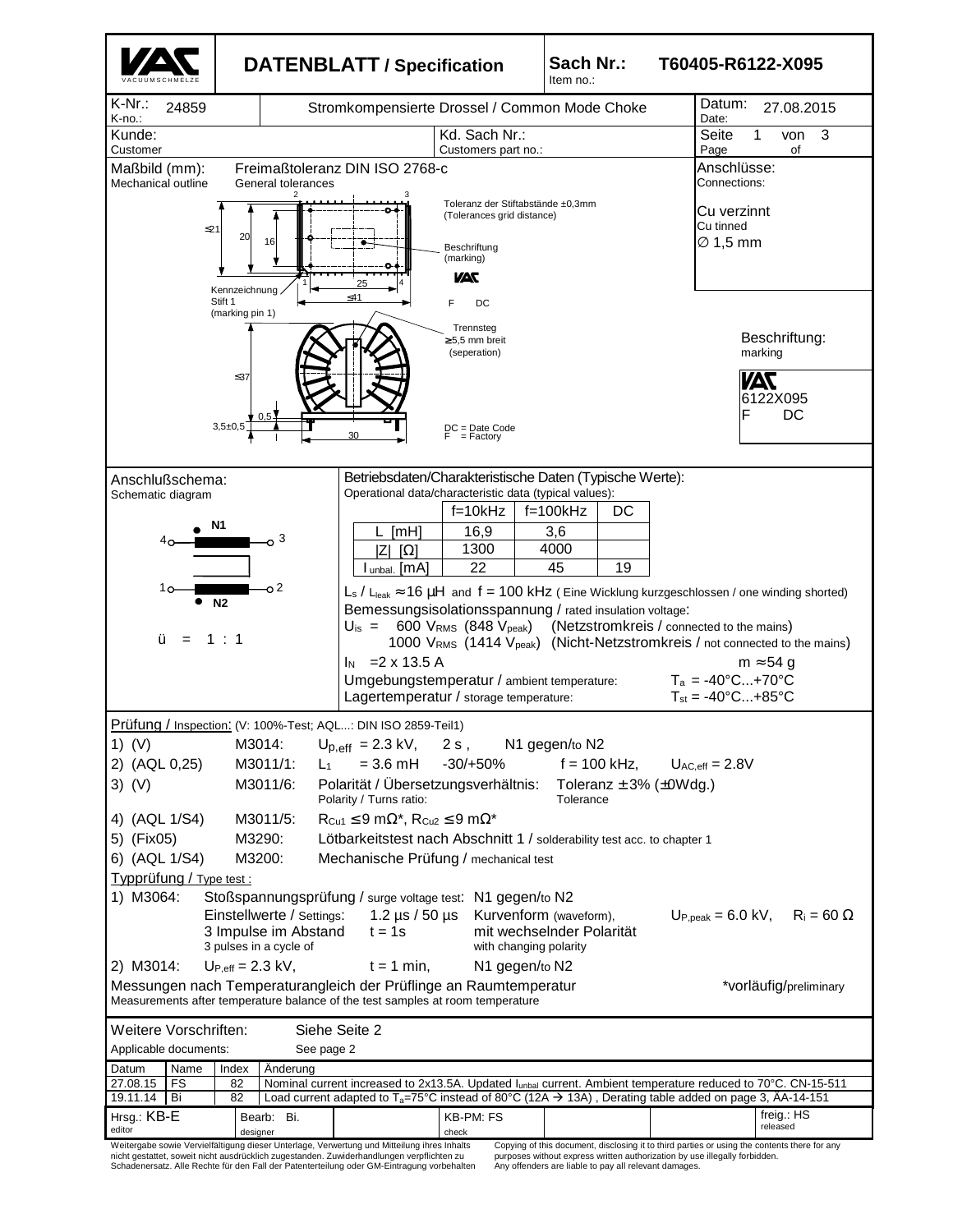|                                                  |                                                   |                                                                                                                                                                                                                                                                                                                                                                                                                               | <b>DATENBLATT / Specification</b>                                                                                                                              |                                                                                      | Sach Nr.:<br>T60405-R6122-X095<br>Item no.:                                                                                                                                                                                                                                                                                                                                                                                                                                            |                                                                                                                                                              |  |
|--------------------------------------------------|---------------------------------------------------|-------------------------------------------------------------------------------------------------------------------------------------------------------------------------------------------------------------------------------------------------------------------------------------------------------------------------------------------------------------------------------------------------------------------------------|----------------------------------------------------------------------------------------------------------------------------------------------------------------|--------------------------------------------------------------------------------------|----------------------------------------------------------------------------------------------------------------------------------------------------------------------------------------------------------------------------------------------------------------------------------------------------------------------------------------------------------------------------------------------------------------------------------------------------------------------------------------|--------------------------------------------------------------------------------------------------------------------------------------------------------------|--|
| $K-Nr$ .:<br>K-no.:                              | 24859                                             |                                                                                                                                                                                                                                                                                                                                                                                                                               | Stromkompensierte Drossel / Common Mode Choke                                                                                                                  | Datum:<br>27.08.2015<br>Date:                                                        |                                                                                                                                                                                                                                                                                                                                                                                                                                                                                        |                                                                                                                                                              |  |
| Kunde:<br>Customer                               |                                                   |                                                                                                                                                                                                                                                                                                                                                                                                                               | Kd. Sach Nr.:<br>Customers part no.:                                                                                                                           |                                                                                      | Seite<br>2<br>3<br>von<br>Page<br>οf                                                                                                                                                                                                                                                                                                                                                                                                                                                   |                                                                                                                                                              |  |
|                                                  | Weitere Vorschriften:                             |                                                                                                                                                                                                                                                                                                                                                                                                                               |                                                                                                                                                                |                                                                                      |                                                                                                                                                                                                                                                                                                                                                                                                                                                                                        |                                                                                                                                                              |  |
|                                                  | Applicable documents:<br>Parameter / Parameters:: | Basisisolation / Basic insulation:<br>a) Netzstromkreis / connected to the mains<br>Überspannungskategorie / overvoltage category:<br>Bemessungsisolationsspannung / rated insulation voltage:<br>Prüfspannung / test voltage:<br>Stoßspanng. / surge voltage:<br>Kriechstrecke / creepage: N1 - N2<br>Luftstrecke / clearance:                                                                                               | N <sub>1</sub> - N <sub>2</sub><br>$\mathsf{U}_{\mathsf{P},\mathsf{eff}}$ / $\mathsf{U}_{\mathsf{P,RMS}}$<br>$U_{P,max} / U_{P,peak} \geq 6.0$ kV<br>$N1 - N2$ | $≥$ 1.65 kV<br>$\geq 6.0$ mm<br>$5.5(3.0)$ mm<br>≥<br>$\geq 5.5$ mm                  | Konstruiert, gefertigt und geprüft nach EN 50178: 1998-4 und erfüllt die Vorschriften.<br>Designed, manufactured and tested in accordance with EN 50178: 1998-4 and complies with the standards.<br>Verschmutzungsgrad 2 / pollution degree 2<br>3<br>$U_{\text{is,eff}}$ / $U_{\text{is,RMS}} = 600 \text{ V}$ (848 $V_{\text{peak}}$ )<br>Kurvenform (waveform):<br>Isolierstoffklasse IIIa<br>Insulation material group IIIa<br>Isolierstoffklasse I<br>Insulation material group I | 1.2 $\mu$ s / 50 $\mu$ s<br>(auf Bodenplatte)<br>(on base plate)<br>(auf Kern)<br>(on core)                                                                  |  |
|                                                  |                                                   | b) Nicht-Netzstromkreis / not connected to the mains<br>Überspannungskategorie / overvoltage category:<br>Bemessungsisolationsspannung / rated insulation voltage:<br>Prüfspannung / test voltage:<br>Stoßspanng. / surge volt.age: UP, max / U <sub>P, peak</sub> ≥ 6.0 kV<br>Kriechstrecke / creepage: N1 - N2<br>Luftstrecke / clearance:<br>Design: Isoliersystem gemäß UL 1446 / insulation system compliant to UL 1446: | $U_{P,eff}/U_{P,RMS}$<br>N1 - N2                                                                                                                               | $≥$ 2.25 kV<br>$\geq 10.0$ mm<br>$≥ 5.5(5.0)$ mm<br>$\geq 5.5$ mm                    | $\overline{2}$<br>$U_{\text{is,eff}}$ / $U_{\text{is,RMS}} = 1000 \text{ V}$ (1414 $V_{\text{peak}}$ )<br>Kurvenform (waveform):<br>Isolierstoffklasse IIIa<br>Insulation material group IIIa<br>Isolierstoffklasse I<br>Insulation material group I<br>Bauelement-Träger, Draht und Isoliermaterialien / component fixture, wire and insulation materials:                                                                                                                            | 1.2 $\mu$ s / 50 $\mu$ s<br>(auf Bodenplatte)<br>(on base plate)<br>(auf Kern)<br>(on core)<br>File No.: E329745, 130°C (class B)<br>UL-gelistet / UL-listed |  |
|                                                  |                                                   | Typische Kurven / Typical characteristics                                                                                                                                                                                                                                                                                                                                                                                     |                                                                                                                                                                |                                                                                      |                                                                                                                                                                                                                                                                                                                                                                                                                                                                                        |                                                                                                                                                              |  |
| 10000<br>1000<br>impedance  Z  [ Q]<br>100<br>10 | 0.0001<br>0.001                                   | 0.01<br>0.1<br>frequency [MHz]                                                                                                                                                                                                                                                                                                                                                                                                | 10<br>$\mathbf{1}$                                                                                                                                             | 40<br>30<br>insertion loss aE [dB]<br>(50 Ohm-System)<br>20<br>10<br>$\Omega$<br>100 | 0.0001<br>0.001<br>0.01                                                                                                                                                                                                                                                                                                                                                                                                                                                                | 0.1<br>$\overline{1}$<br>10<br>100<br>frequency [MHz]                                                                                                        |  |
| Hrsg.: KB-E                                      |                                                   | Bi.<br>Bearb:                                                                                                                                                                                                                                                                                                                                                                                                                 |                                                                                                                                                                | KB-PM: FS                                                                            |                                                                                                                                                                                                                                                                                                                                                                                                                                                                                        | freig.: HS<br>released                                                                                                                                       |  |
| editor                                           |                                                   | designer<br>Weitergabe sowie Vervielfältigung dieser Unterlage, Verwertung und Mitteilung ihres Inhalts<br>nicht gestattet, soweit nicht ausdrücklich zugestanden. Zuwiderhandlungen verpflichten zu                                                                                                                                                                                                                          |                                                                                                                                                                | check                                                                                | Copying of this document, disclosing it to third parties or using the contents there for any<br>purposes without express written authorization by use illegally forbidden.                                                                                                                                                                                                                                                                                                             |                                                                                                                                                              |  |